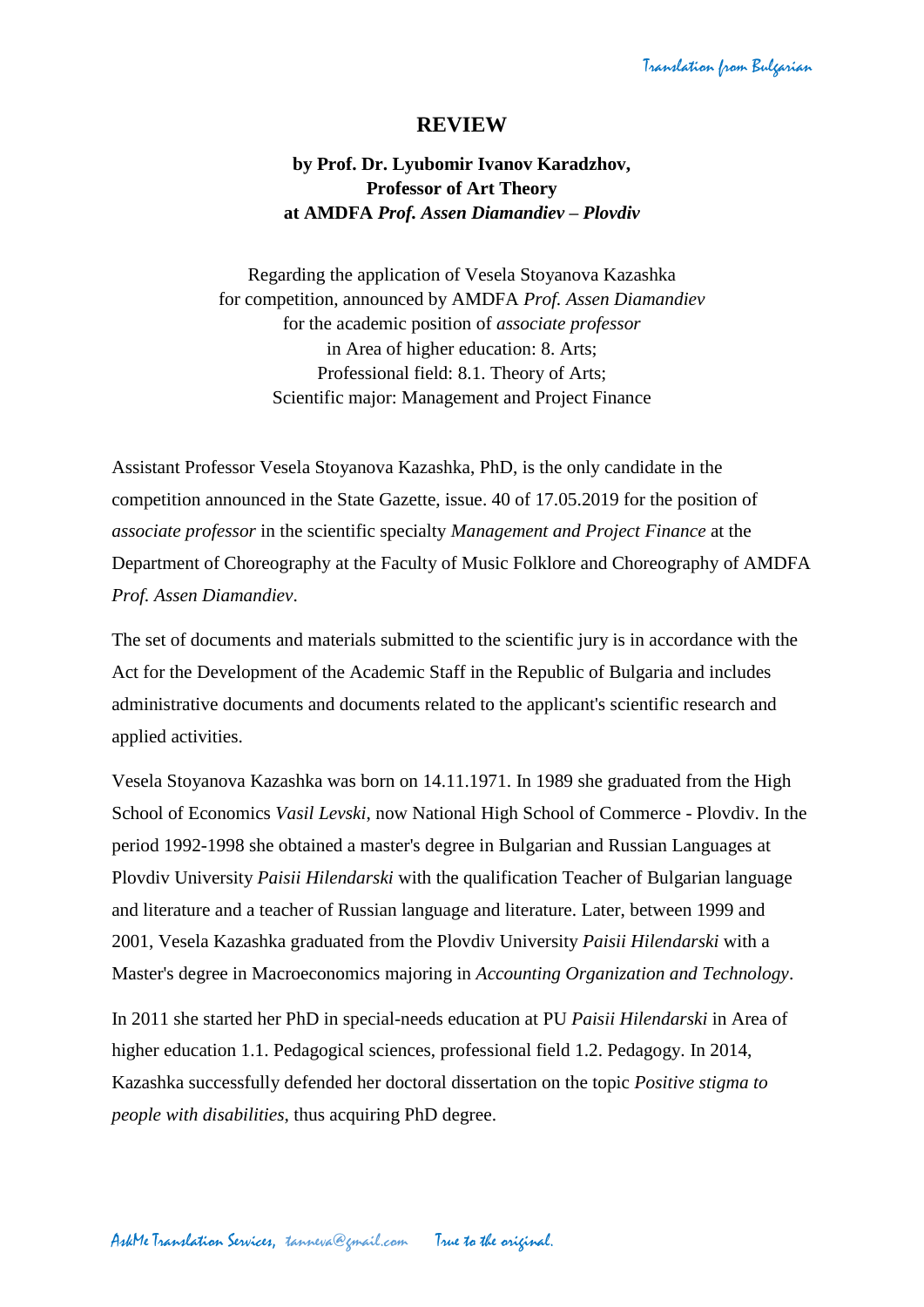In the meantime, Vesela Kazashka worked as a high school teacher of Bulgarian language and literature and was an expert in accounting in court procedures. In the period 2001-2012 she held the position of Director of the *Scientific and Applied Activities* Unit at Plovdiv University *Paisii Hilendarski*. Since 2015, she has been the head of the Centre for Professional Training at AMDFA where she organizes the work with students and doctoral students. From 2016 until now she has been teaching at AMDFA *Prof. Assen Diamandiev*.

The documentation submitted for participation in the competition demonstrates impressive administrative, scientific and practical activity of Vesela Kazashka, both before obtaining her doctoral degree in 2014 and later on.

Prior to 2014, Kazashka completed an internship under the Erasmus program at Charles University in Prague, Czech Republic and at the Tula State University of Psychology and Pedagogy in Tula, Russia. I found documentary evidence of Kazashka's involvement over the last 10 years as a member of project teams, including projects funded by the European Social Fund's OP Human Resources Development - *"Students on the Path to Book Publishing"* and *"Practical Training for Students-Future Psychologists"* in 2009; by European Social Fund's OP Human Resources Development - 2012; Erasmus program 2014-2015.

In addition, during the period 2011-2015, Vesela Kazashka was in charge of international projects of Plovdiv University, including those within the European Territorial Cooperation, Operational Program Greece-Bulgaria, 2007-2013 and the Horizon 2020 program, "Researchers in the Knowledge Triangle", 2014-2015"

Assist. Prof. Vesela Kazashka participates in the competition announced by the AMDFA *Prof. Assen Diamandiev* for the academic position of *associate professor* with the habilitation thesis-monograph *Plovdiv – art-organizations and their management profile*, ISBN 978-954- 2963-38-7, edition of the AMDFA, 2018.

The habilitation thesis is co-authored with Vasil Kolev and Margarita Ruseva. A separate statement is attached to the monograph, according to which the three authors state "on the basis of item 5 of the notes to the Appendix to Article 1a, paragraph 1 of the Regulations for the Application of the Act for the Development of the Academic Staff in the Republic of Bulgaria", that "the work is the result of a common study with equal participation of each of the authors in the writing, design and contribution of the latter. The monograph is a volume of 358 pages with a minimum of 1800 characters per page (average), with each author having 119 (one hundred and nineteen) pages of their own."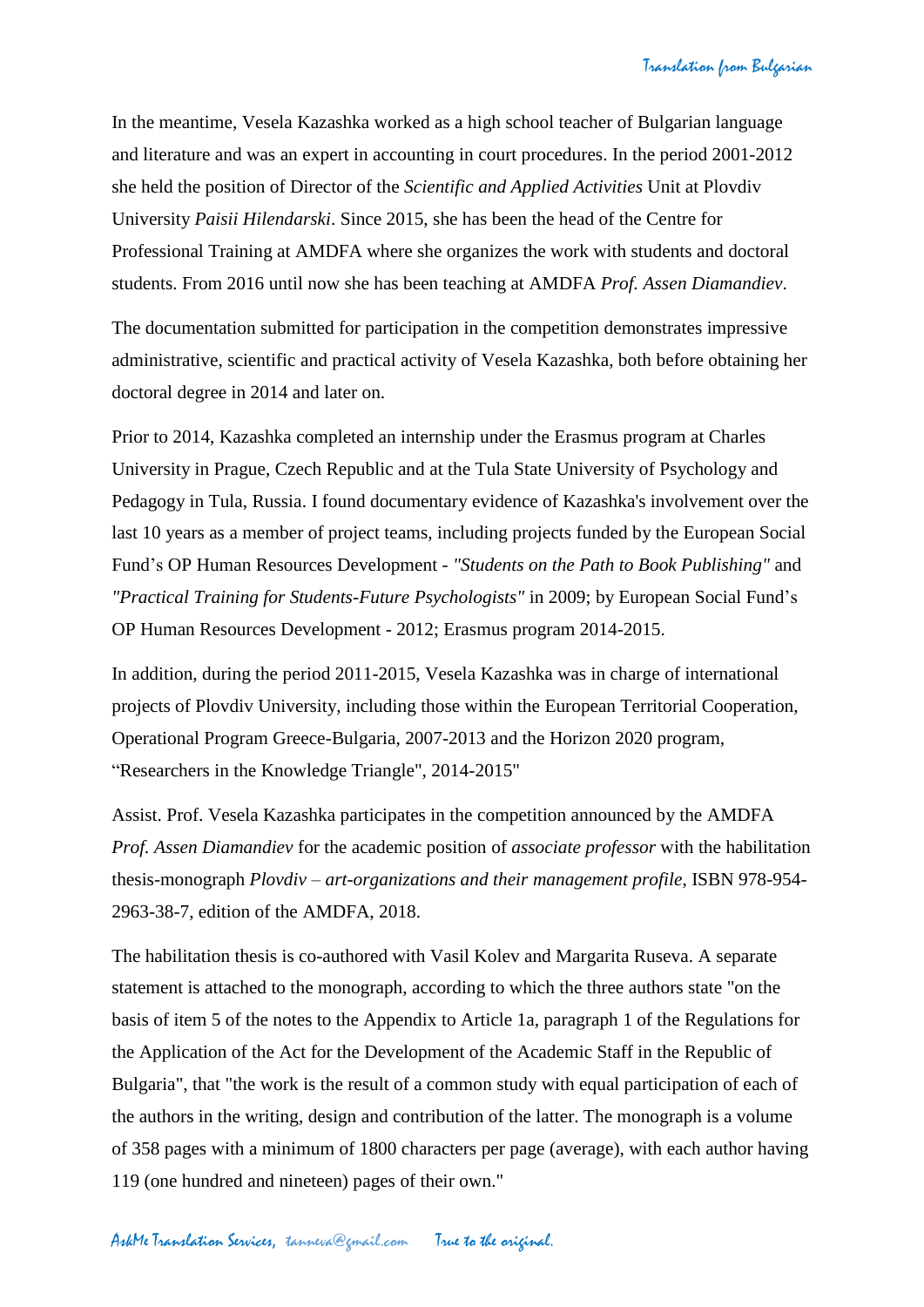In view of the principles laid down in the cited division statement, the share of Vesela Kazashka of the monograph presented as a habilitation thesis fits in and exceeds in amount the formal requirements for a monograph stated in the ADASRB,

As a mandatory requirement, the work was reviewed by reviewers, in this case three, namely Prof. Dr. Svetlana Saykova, Assoc. Prof. Momchil Georgiev, PhD, Assoc. Prof. Angel Dimitrov, PhD. The texts of the reviews are attached as an integral part of the habilitation thesis on page 359 through 378 inclusive.

The work *Plovdiv – Art-organizations and their Management Profile* is a thorough study of the development, financing and management of institutions in the field of art in Plovdiv. This makes the scientific work a useful read for art managers both in Plovdiv and in Bulgaria, since the issues it discusses correspond also with the processes taking place in other cities of Bulgaria. The focus is on "creative economy" - a sector most commonly defined in our country as "cultural industries" and "creative industries", which has become a priority of the European Union, especially with the emphasis put on it in strategic documents, such as the *Lisbon Strategy* and *Europe 2020*. From this point of view, the monograph correctly notes that the creative economy combines the five directions of "the evolutionary and emotional development of man and society", namely, "the art of applying creative teachings and the imagination of man to create beauty and emotions, science - reason, theory, technology and innovation as creations of human intelligence; education - training, inheritance of knowledge, transfer of experience and knowledge, creation of attitude towards learning; culture - a sense of identity and belonging, and last but not least, an individual's personal development.

The first chapter of the monograph is entitled *"Plovdiv - the development of art and culture in the city over the centuries"* (pp. 24-104 incl.). It offers a historical overview of the processes in arts and culture since the founding of the city by the Thracians; emphasizes important anniversaries in the cultural calendar related to our recent history and explores the issue of archaeological heritage on the territory of the centuries-old city, including some of the most up-to-date sites such as the Small Basilica and the Episcopal Basilica of Philippopolis (aka The Great Basilica), the mosaics at the *Trakart* Cultural Centre and more. In the context of this analysis, the monograph focuses on the Architectural and Historical Reserve *Old town* (Plovdiv), *Kapana* as a recognised neighbourhood of the creative industries; libraries, museums, galleries, *chitalista* (community centres) and printing houses. I think the presence of printing houses in this monograph is something positive, since they somehow always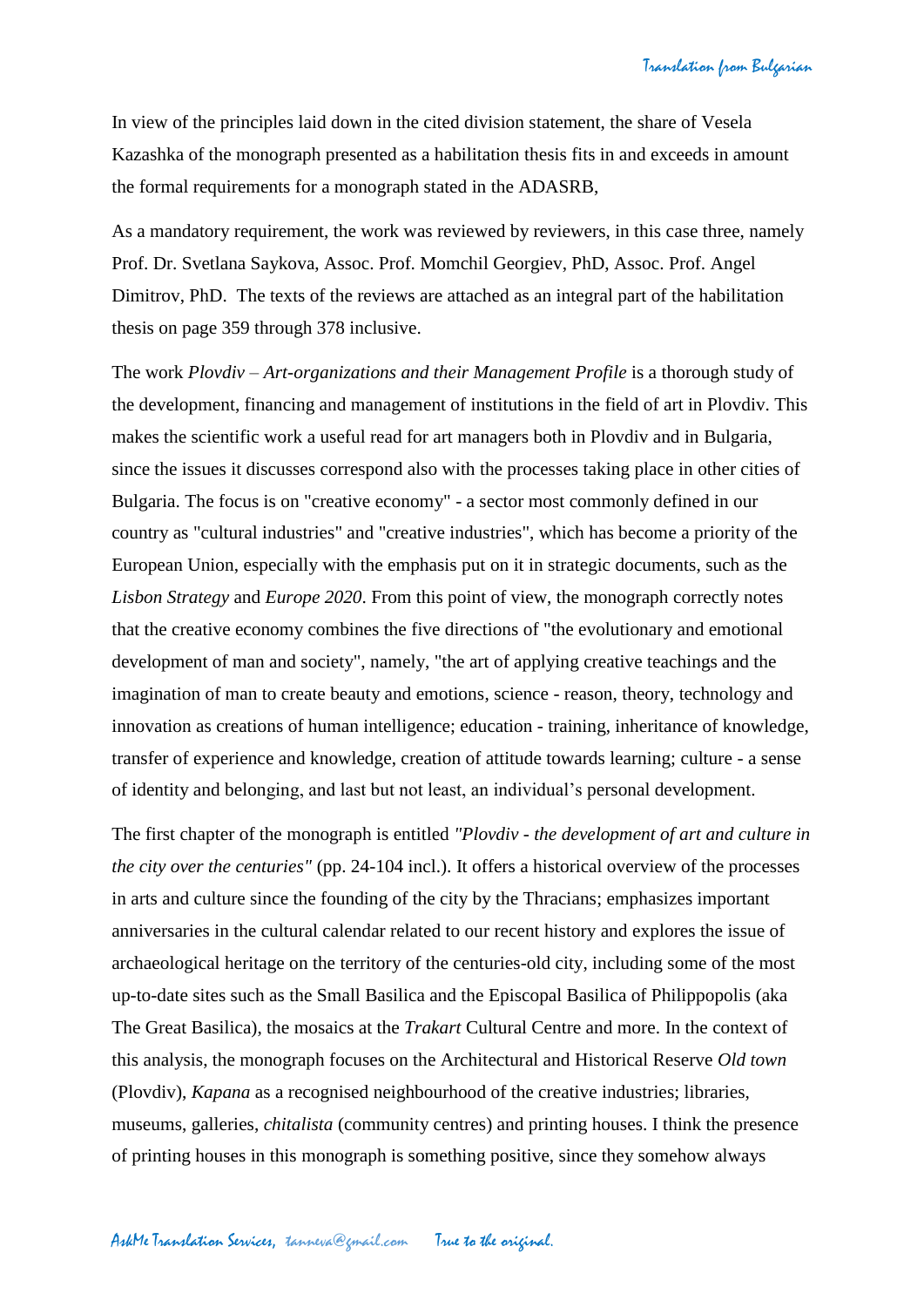remain out of the scope of such studies, however, in Plovdiv they are active value-generating economic entities. In addition to contributing to business development, they are in their nature a factor which joins together economic and cultural energy. According to a document issued by the Regional Brunch of the NSI as of March 2017, a total of 120 printing houses, registered on the territory of the city of Plovdiv, contributed to the "creative economy" of the city.

The study presents music, theatre and opera as dominant in Plovdiv's cultural life, and also includes leading art projects and festivals.

The monograph deals mainly with the types of and approaches to management intended to promote the sales of creative and artistic products. The authors state that "in the absence of precise planning, good organization, creative management and control in the process of implementation of a project, its chances of success sharply decrease." The study focuses on planning as the first function of management; and also on the organization, leadership and control of the management processes.

Without being explicitly differentiated in the contents, there is an interesting part of the study, namely, *"Art and management on the timeline of history"* (p. 67), where a general overview of the forms of art-management that have been in use since antiquity is made. It goes through the Middle Ages, taking into account the significant influence of the church – as a mentor, maecenas and ideologist – on the artistic processes; as well as the role of the feudal aristocracy as a benefactor for the creation and preservation of art objects and organizer of performances. The text specifies aspects of the management of these events, assigned by the city governor or local judge, who were "in the role of patrons of the actors/artists and were responsible for every phase of the event." The overview of these processes, including, for example, the later formation of a free market for works of fine art in the Netherlands, provides additional scope and completeness to the issues discussed.

In the section *"Financing of organizations. State policies and programs for the period 2007- 2018, project financing"* I accept as an appropriate emphasis the text devoted to the option of additional financing of art-organizations through the development of projects – a topic that is among the strengths of Vesela Kazashka. After discussing the three models of arts funding the state aid model for the arts, the arts development model in the conditions of free market economy, and the mixed arts management model (pp. 78-79), the study concludes that "the opportunities for additional financing of art organizations through the development of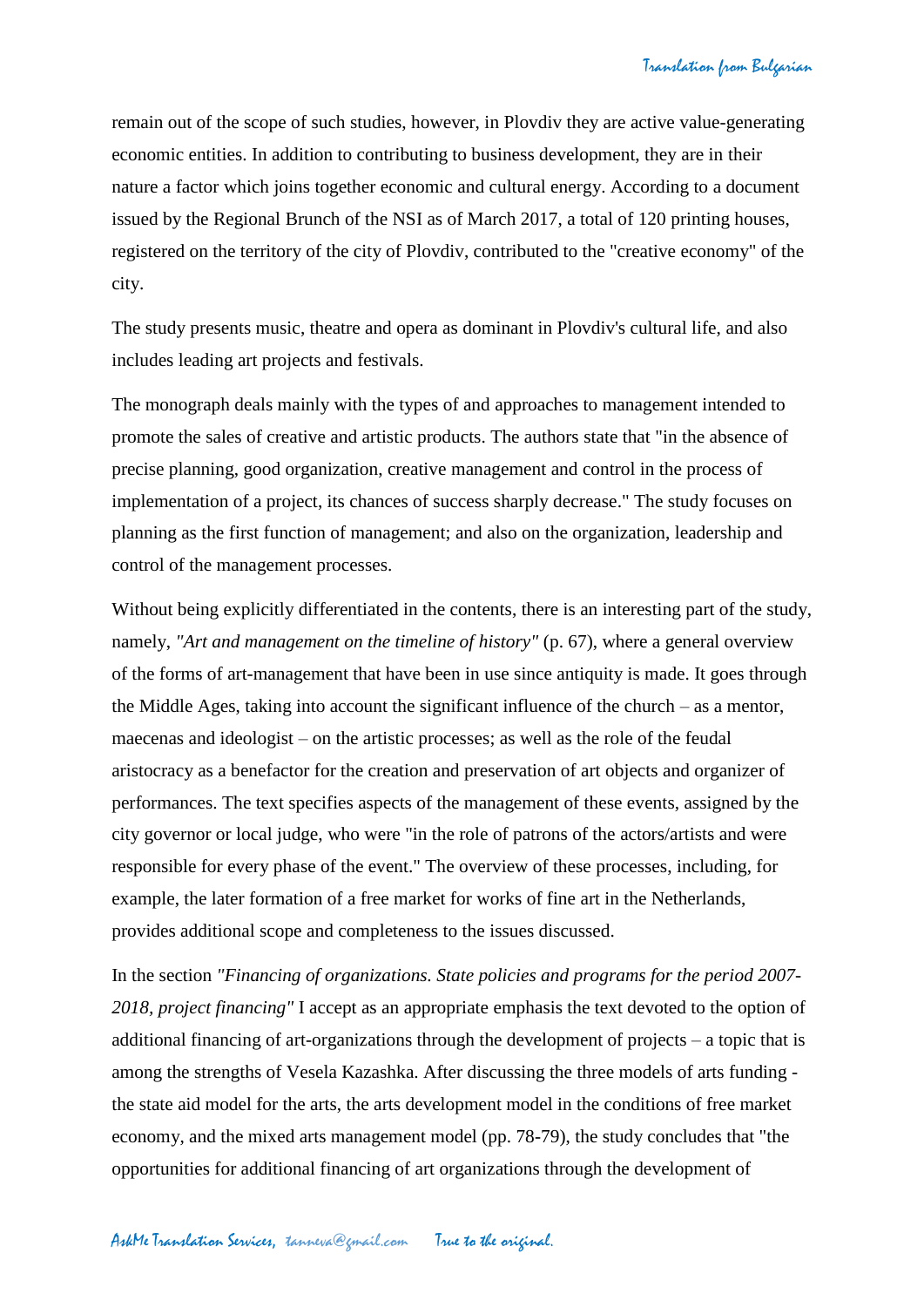projects, as well as the trend for financing based on projects, confronts art managers with new requirements: to be familiar with the techniques and methods of a relatively new type of management, namely project management. At the same time, the study also raises an issue that art-organizations face: Do they have to hire certain specialists, set up project management units or departments, or rather the specific project-related skills should become part of the job description of art-managers?

My practice in the field of art management and teaching show that art managers today are not well prepared in this field. During lectures, many of the Master's students admit their unawareness about this subject matter, and the practicing art-managers among the students are not an exception. They are fully aware that the existing under-financing of the art sector requires high quality project development skills that would provide fresh capital other than the government funding, sponsorship contracts, and advertising contracts. Such type of targeted financing can enrich the material assets, give way to bolder creative decisions, open up the possibility for artistic experiments whose success or failure do not depend on state or municipal budgets.

From this point of view, the study motivates art managers to pay particular attention to project development skills or outsource the project development. This, as correctly stated in the publication, will be useful for financing artistic activities and for the expansion and enrichment of creative ideas and practices.

The second chapter of the monograph, entitled *"Financial Management and Control"* (pp. 105-258), deals with the regulatory framework and control bodies, the main elements of financial management and the mission and vision of art-organization. The main planning activities in art-organizations are discussed, including the provision and allocation of resources, control, management of risk, information, communication etc.

A strength of the study is the discussion of the mission and vision of art-organizations, which are considered a direct responsibility of the managers dealing in "activities related to the functioning and achievement of the organization's goals, including those activities related to the establishment, maintenance and documenting of a financial management and control system."

In working with students in the *Art Management* and *PR of Art Organizations* Master's programmes at AMDFA, flaws are often identified in the clear and accurate definition of the mission and vision of organizations in which students work or even manage. Art-managers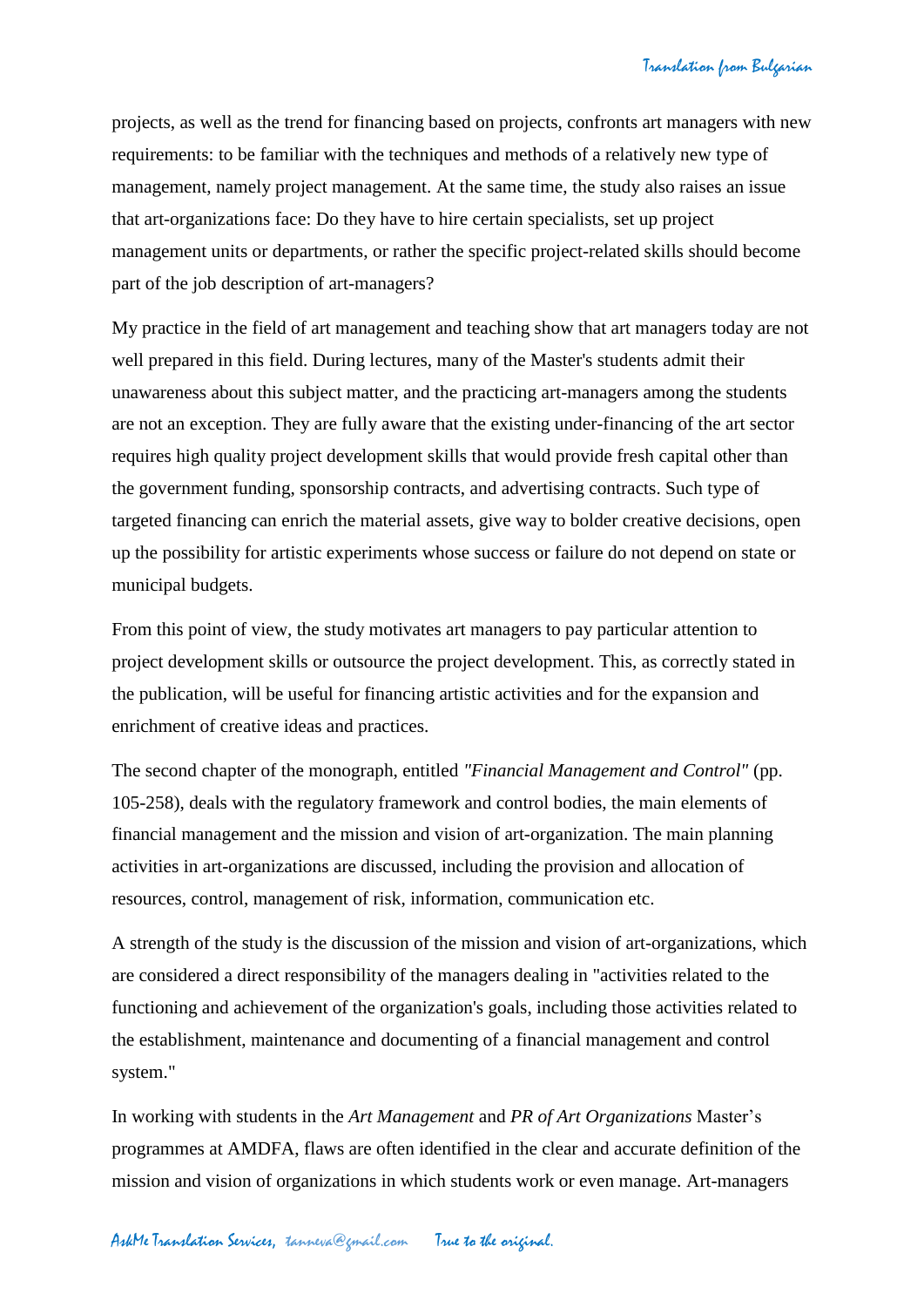find it difficult to state the mission of their institutions. The lack of clearly defined social and typically professional responsibilities, the absence of a definition of the role of art as a bridge between art-organizations and the specific artistic needs of society are a managerial problem reasonably addressed by the monograph.

The third chapter of the monograph (pp. 259-345) is an empirical study motivated by the ever-changing and complex environment in which the cultural industries work and targeted at "better understanding and identifying the new skills they need at present or will need in the near future". The research is conducted in four stages: mapping of creative industries, guidelines for development planning, organization and implementation, monitoring and control. The toolkit used is the conduct of a survey among the employees of the cultural industries in Plovdiv. In the authors' opinion "this approach allows to expand the knowledge and potential of the creative and cultural industries, to make an assessment and to select appropriate business models for management and financing of art-organizations".

The analysis presented by the authors provides a realistic snapshot of the state of the cultural economy of the city-cultural capital of Europe in 2019. I find interesting the information in the monograph that according to managers' opinion 71.8% of the institutions they manage belong to the performing arts, 15.4% - to the visual arts, 7.7% - to the cultural and historical heritage and only 5.1% of the managers have the self-perception of managers of institutions linking art, culture, education and new technologies.

According to the survey, 57.5% of the art-organizations are state-owned and 42.5% are private. This distribution shows that the cultural sector still does not feel secure without centralized support, and the path of private financing involve risks for the cultural entrepreneurs. The ratio between the of state and private shares in the cultural sector of economy, on the one hand, prove the ambition of the state to impose policies and public doctrines by supporting institutions considered of strategic importance for arts and culture. On the other hand, however, the question arises: Is it the lack of management strategies or is it defects in the business environment that create the existing financial difficulties on the free market of art?

From this perspective, the text logically examines the status of project activities and the ability of managers to absorb additional financial flows through project development. In the survey 53.8% of the organizations stated that they have won "up to 5 projects" in the last ten years and only 30.5% of them have implemented more than 10 projects.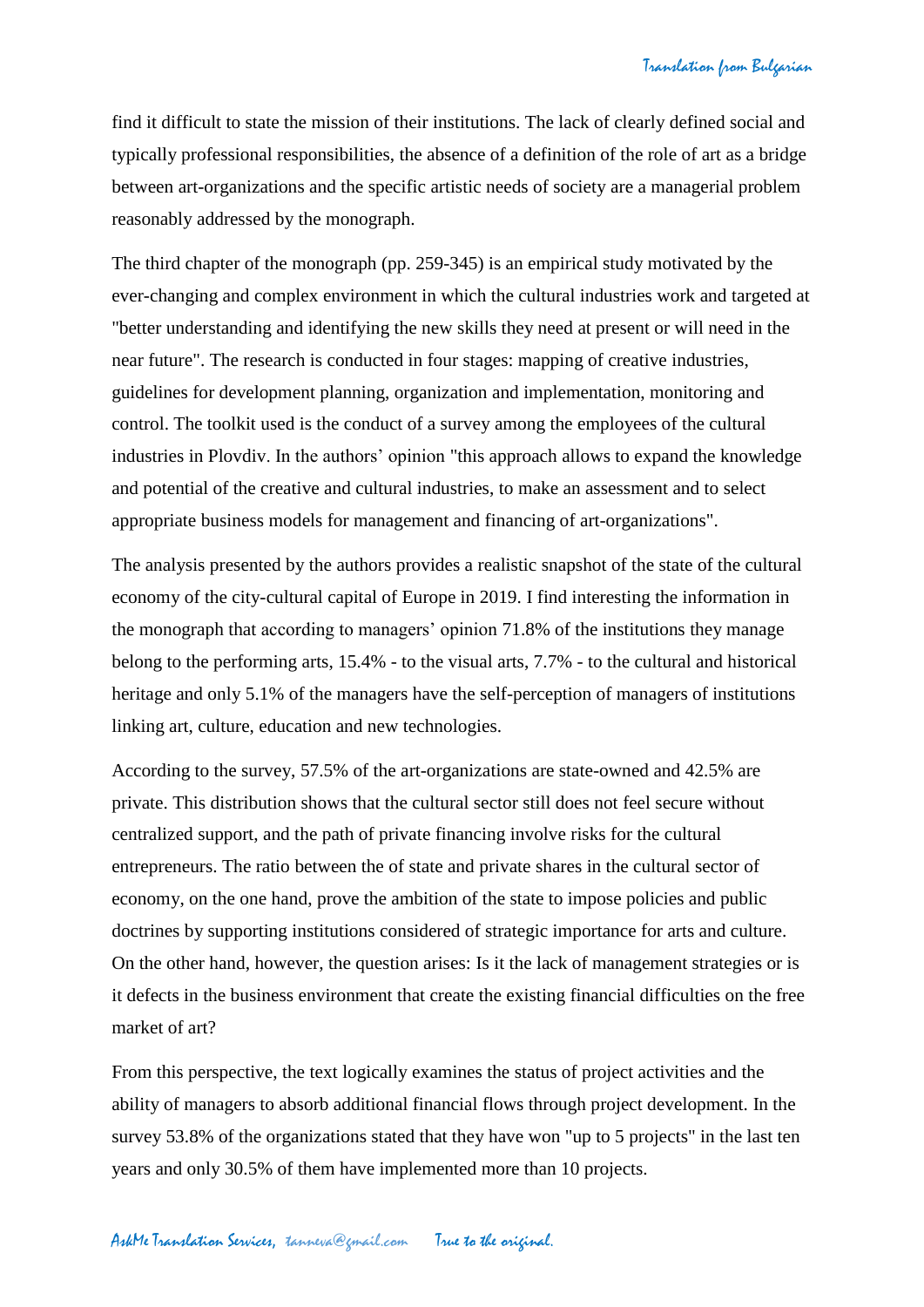Based on the analyses presented in the study, the monograph urges the need for measures and policies that focus on various aspects of the short- and long-term activities of artorganizations. These include the need to promote cultural innovation; improvement of the access to finance for new business models; development of managers' business skills, etc. This, according to the monograph, is due to the lack of information for the successful development of the cultural industries; about the system of support for small and mediumsized enterprises at the local level; the lack of conditions for facilitation and support of the promotion of cultural products on the domestic market and other factors.

I accept the summary of the monograph submitted by Vesela Kazashka, which in its volume of 7 pages correctly reflects the merits of the study.

I consider the contributions, both theoretical and practical ones, defined by Kazashka to be accurate and comprehensive. The fact that for the first time the specific managerial profile and peculiar features of 105 art-organizations in the city of Plovdiv was researched and analysed for the period 2016-2018 makes the scientific thesis valuable and topical.

My recommendation is, in other cases of co-authorship, if the texts are intended for participation in competitions for academic positions, and it is necessary to give opinion on a specific author, the content of the division statement signed by the co-authors should specify exactly which parts of the research belong to whom.

In this line of thought, I consider as particularly useful, distinguishing and concretizing the activities of Vesela Kazashka, the *"General reference with additional information and evidence"* enclosed by her. It shows that since the acquisition of the educational and scientific degree PhD in 2014 she has authored 12 publications, three of which are under the respectable brand of *Web of Science* and the rest are published in reputable Bulgarian and foreign languages editions. The citations of Kazashka's publications (8 in number) which meet the formal requirements; participation in 4 significant projects in the regarded period; the development of curricula in *Financial Management and Control*, *Inclusive Education*, *Russian*, and *Economics*; her membership in editorial boards; membership in scientific organizations, including the Union of Scientists; the management and conduct of seminars and active administrative activity outline explicitly a focussed and active colleague with experience and specific knowledge in the subject matter of the announced competition for the academic position of associate professor.